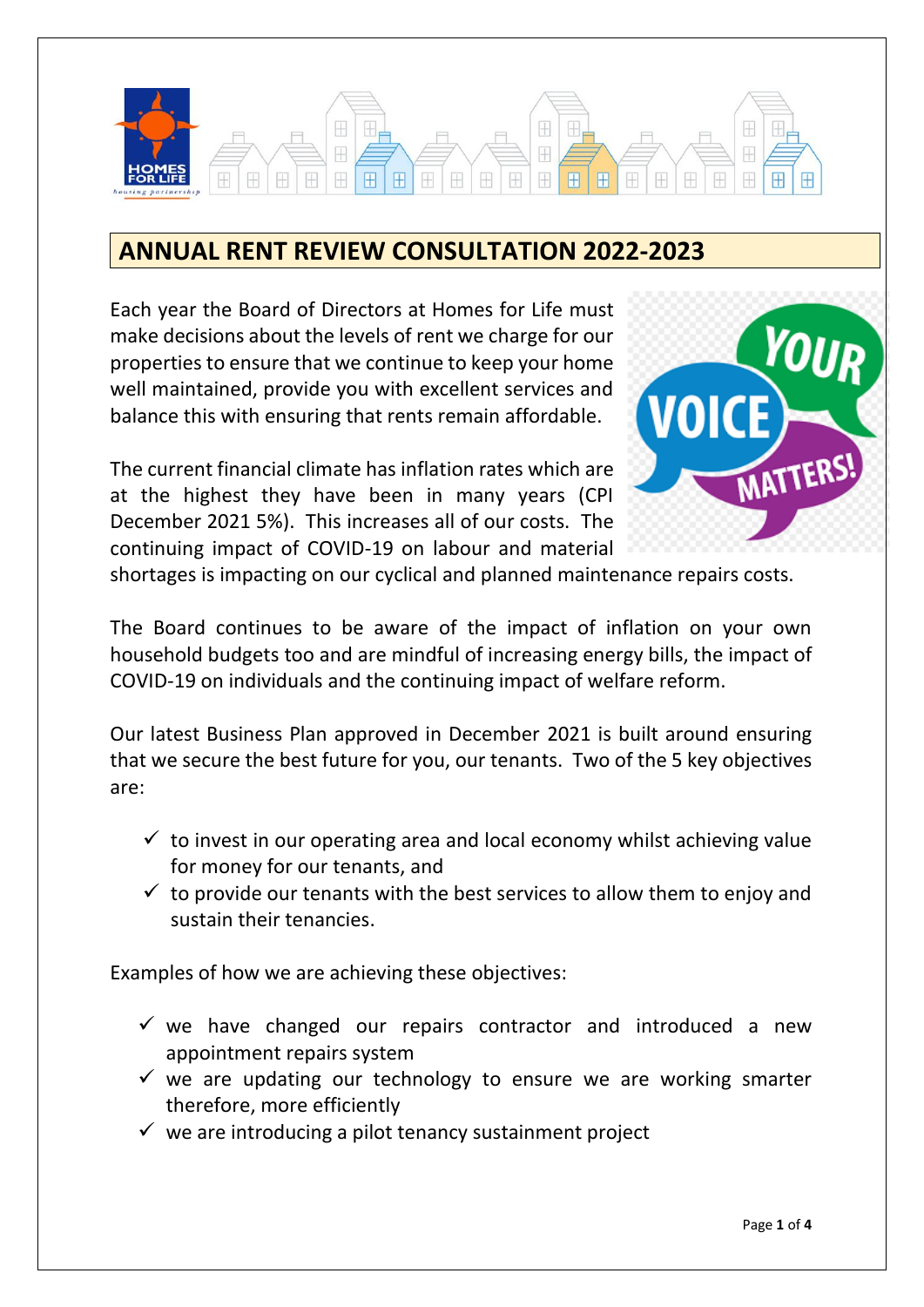- $\checkmark$  we are now drawing up improvement programmes based on the stock condition survey information which means we are targeting investment where it is required
- $\checkmark$  We are investing in making homes more energy efficient and as futureproof as we can.

### The proposed increase for 2022/23 is 2%

At the December Board meeting Members considered the financial forecasts and the rent increase for consultation. The only income we have is from our rents so this impacts on what we can do and when we can do it. We funded the original build and/or purchase of our properties using loan finance. The financial year ahead sees this loan being paid off. Our financial projections show that we can consult with tenants on an increase which is lower that CPI (5%) without it having a negative impact on the longer-term financial plans despite the current high inflation rate.

The rate of increase being consulted on is 2%. The Board are aware that any increase is unwelcome, however given that this is 3% less than CPI of 5% (December 2021) it will be less of an impact to you than it could have been.

### What this means to you

We have varying rent charges across our properties. For ease of comparison, we have used the average rent levels to show what a 2% increase means on a weekly and monthly basis.

| <b>Property</b><br><b>Apt Size/Bedroom</b> | <b>Current rent charge</b><br>weekly/<br>monthly | <b>Proposed with</b><br>2% increase | Weekly<br>increase | <b>Monthly</b><br>increase |
|--------------------------------------------|--------------------------------------------------|-------------------------------------|--------------------|----------------------------|
| 2 apt/                                     | £82.36                                           | £84.01                              | £1.65              |                            |
| 1 bedroom                                  | £356.89                                          | £364.03                             |                    | £7.14                      |
| $3$ apt/                                   | £93.18                                           | £95.04                              | £1.86              |                            |
| 2 bedrooms                                 | £403.78                                          | £411.86                             |                    | £8.08                      |
| $4$ apt/                                   | £100.38                                          | £102.39                             | £2.01              |                            |
| 3 bedrooms                                 | £434.98                                          | £443.68                             |                    | £8.70                      |

The monthly increase varies on average by £7.14 to £8.70. Had the % increase been the same as CPI (5%) these increases would have been between £17.84 and £21.25 per month which the Board felt was unjustifiable.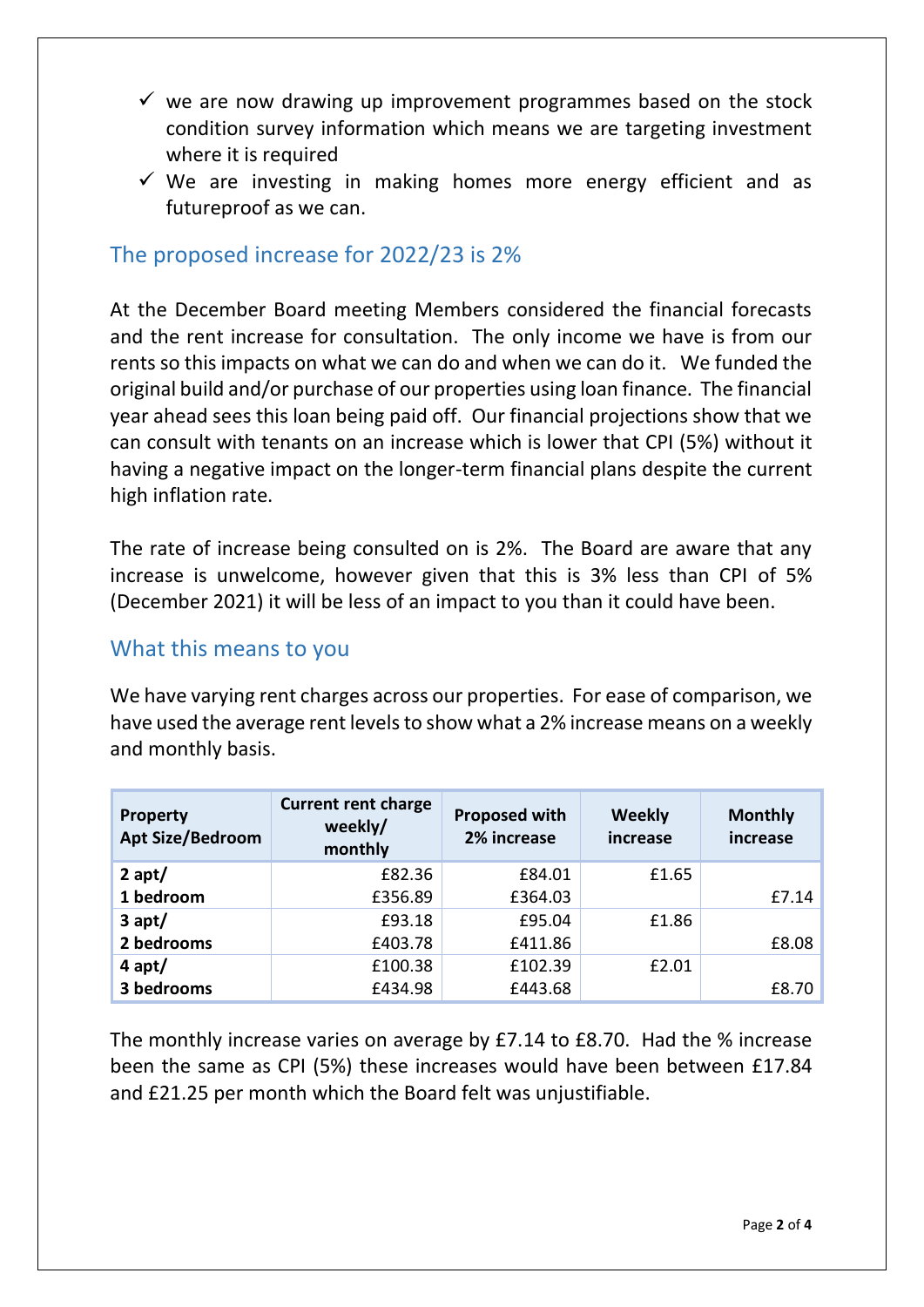Please note that the illustrations are based on average rents for each house size and that you will receive a tailored letter advising you of your actual increase following approval by the Board. However, if you would like to know now what your actual increase will be, please contact a staff member from the housing team.

# How our rents compare with other local Associations?

In the table below we have compared our existing rent charges with other landlords operating locally.

| <b>Average Weekly Rent</b> | <b>Homes</b> for<br>Life | <b>ELHA</b> | <b>Castle Rock</b><br>Edinvar | <b>Dunedin</b><br><b>Canmore</b> |
|----------------------------|--------------------------|-------------|-------------------------------|----------------------------------|
| 2 apt                      | £82.36                   | £89.19      | £80.49                        | £95.48                           |
| 3 apt                      | £93.18                   | £100.35     | £96.64                        | £106.98                          |
| 4 apt                      | £100.38                  | £110.49     | £108.61                       | £116.89                          |

#### **2020/21 Average Rent Level Comparisons**

*Source: Scottish Housing Regulator ARC Returns 2020/21*

From the table you can see that our rents are the lowest for 3 and 4 apartments and second lowest for 2 apartments.

We have asked these same landlords for their proposed increases that they are re consulting their tenants on. These are shown in the table below.

| Organisation               | <b>Proposed rent increase</b>                               |
|----------------------------|-------------------------------------------------------------|
| <b>ELHA</b>                | -0.65 to +5.1% depending on take up of rent discount scheme |
| <b>Castle Rock/Edinvar</b> | 3.9%                                                        |
| <b>Dunedin Canmore</b>     | Unavailable at time of issue.                               |
| <b>Homes for Life</b>      | 2%                                                          |

## Right to Consultation

Before the Board can make a final decision on the rent increase at the February meeting, you as a tenant have the right to comment on the proposal. You can do so in the following ways:

- ✓ Email: [info@homeforlife.co.uk](mailto:info@homeforlife.co.uk)
- $\checkmark$  Telephone our staff team on 01620 829300
- $\checkmark$  Write to us at the office address below
- $\checkmark$  Text: 07418 347197 please include your name and address.